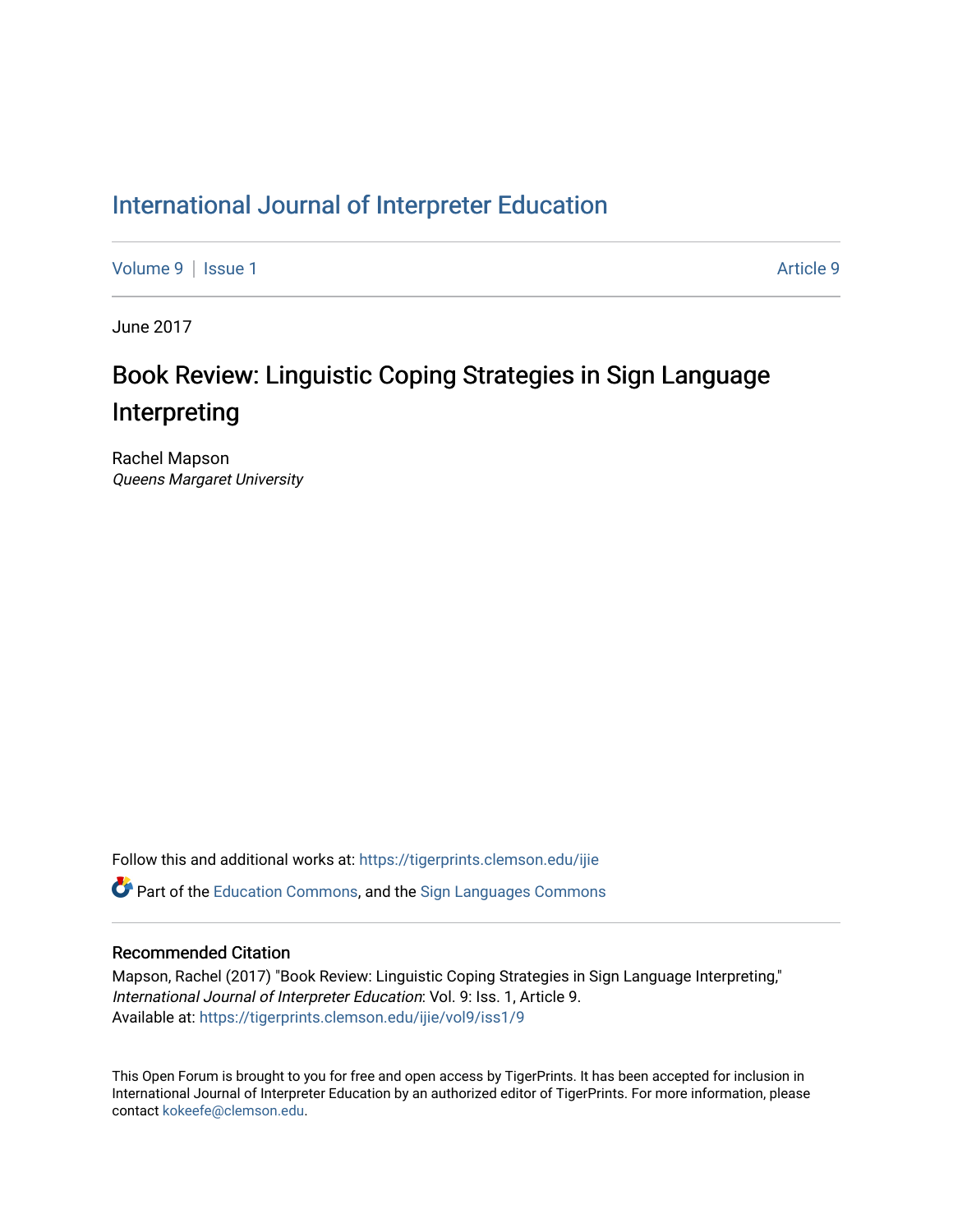# **Book Review: Linguistic Coping Strategies in Sign Language Interpreting**

**Rachel Mapson**

*rmapson@qmu.ac.uk*

Jemina Napier, *Linguistic Coping Strategies in Sign Language Interpreting*. Gallaudet University Press, 223 pp. ISBN 978-156368-658-0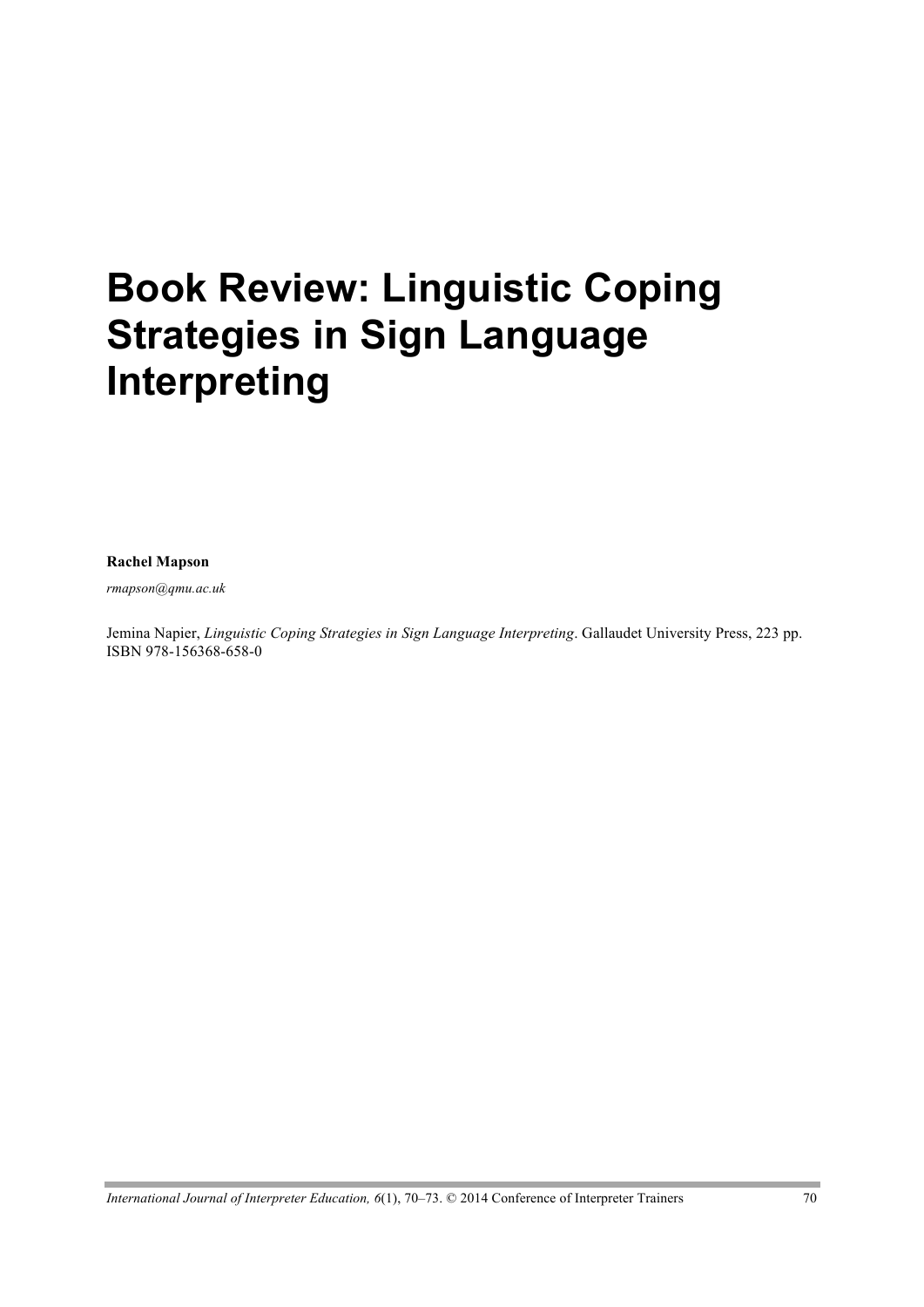#### **Open Forum: Book Review**

The republication of Napier's influential doctoral thesis ensures the continued availability of this detailed version of her original study. Her research focused on two linguistic coping strategies used by signed language interpreters in educational settings: *translational style* and *omissions*. The study additionally examined whether the interpreters' own educational backgrounds impacted their use of these strategies, a relevant issue given that many interpreters working within higher education at the time were not university educated.

Omissions have traditionally been considered errors, but Napier argues that they can be used intentionally as linguistic coping strategies. Like Wadensjö (1998), she adopts an interactional perspective on interpreting, but she develops her own omissions taxonomy that provides valuable distinctions between conscious and deliberate use of omissions and those made unconsciously. However, it is her exploration of interpreters' metacognitive awareness about their omissions, and the analysis of omission frequency, that provides the main substance of this work.

The Prologue outlines the key concepts, and Chapter 1 provides further scene setting, with detail on the various models of interpreting and a focus on interpreting between signed and spoken language. Chapter 2 introduces the notion of *coping strategies,* broadly defined as ways in which interpreters ensure the fluidity of their work. Napier's was one of the earlier doctoral studies into signed language interpreting, when there was a scarcity of similar literature to draw upon. Nevertheless, she provides extensive description of studies on turntaking (Roy, 2000) and interpreter neutrality (Metzger, 1999), in which she identifies useful parallels in relation to the consciousness of interpreters' decision making. Chapter 3 continues the literature review with an exploration of interpreting in educational and conference settings, both environments involving similar use of formal register and specialized lexicon.

Napier outlines her research questions and method in Chapter 4. The study involved 10 interpreters who each produced an Australian Sign Language (Auslan) interpretation from a recording of a university lecture. The participants were then involved in a task review and interview, to gauge their degree of awareness of the challenges they encountered. Napier reports the study's findings in Chapter 5, which contains rather dense and lengthy passages of text that might have been broken up by subheadings for greater accessibility. Given the small sample size and the varied demographics of the participants, the numerical reporting of the data has its limitations; of far greater value is the qualitative analysis of the relationship between the omissions and the source text.

Napier continues this analysis in Chapter 6. Her data illustrate how interpreters strategically switch between free and literal interpretation styles, a combination particularly suited to the higher education context, where fingerspelling can be an important element for conveying subject-specific terminology in signed language. However, incorporating the perspective of D/deaf students, Napier discovered a variety of preferences and expectations about interpretation style. Most students preferred that interpreters working in this context be university educated, and they valued interpreters' subject knowledge and ability to develop rapport. These attributes have recently gained attention across a range of interpreting contexts (e.g., Dickinson, 2014; Hauser & Hauser, 2008; Hlavac, Xu, & Yong, 2015; Hsieh, Ju, & Kong, 2010; Major, 2013; Schofield & Mapson, 2014). Napier's study also reveals useful detail about the differences in interpreting in university lectures and tutorials, and the impact of translation style on students' ability to take notes.

Perhaps unsurprisingly, the rate of omissions was highest among interpreters who were unfamiliar with the subject matter. The breakdown of different omission types will interest student interpreters and more experienced practitioners working in new contexts. Seven lines within the source text proved the most challenging to all participants, and Napier identifies five problematic textual feature types: (a) unfamiliar or subject-specific terms, (b) idiomatic expressions, (c) proper nouns, (d) repetition and (e) ambiguity. Most omissions occurred within lexically dense text that was often grammatically complex and highly subject-specific; challenges were greater for interpreters unfamiliar with the topic. The discussion about interpreters' metalinguistic awareness of omissions could have included more of participants' own comments, but the data provide valuable evidence of interpreters' metacognitive processing and the need for dynamic decision making.

Although Napier's analysis does not identify any relationship between omissions and interpreters' educational background, her participants made these connections explicit. They commented on how familiarity with the topic area and the discourse environment, gained through their own educational experience, gave them greater confidence in their interpreting ability. However, during interviews, D/deaf consumers revealed a rather uneasy attitude towards omissions; only one of the four participants considered strategic omissions to be appropriate.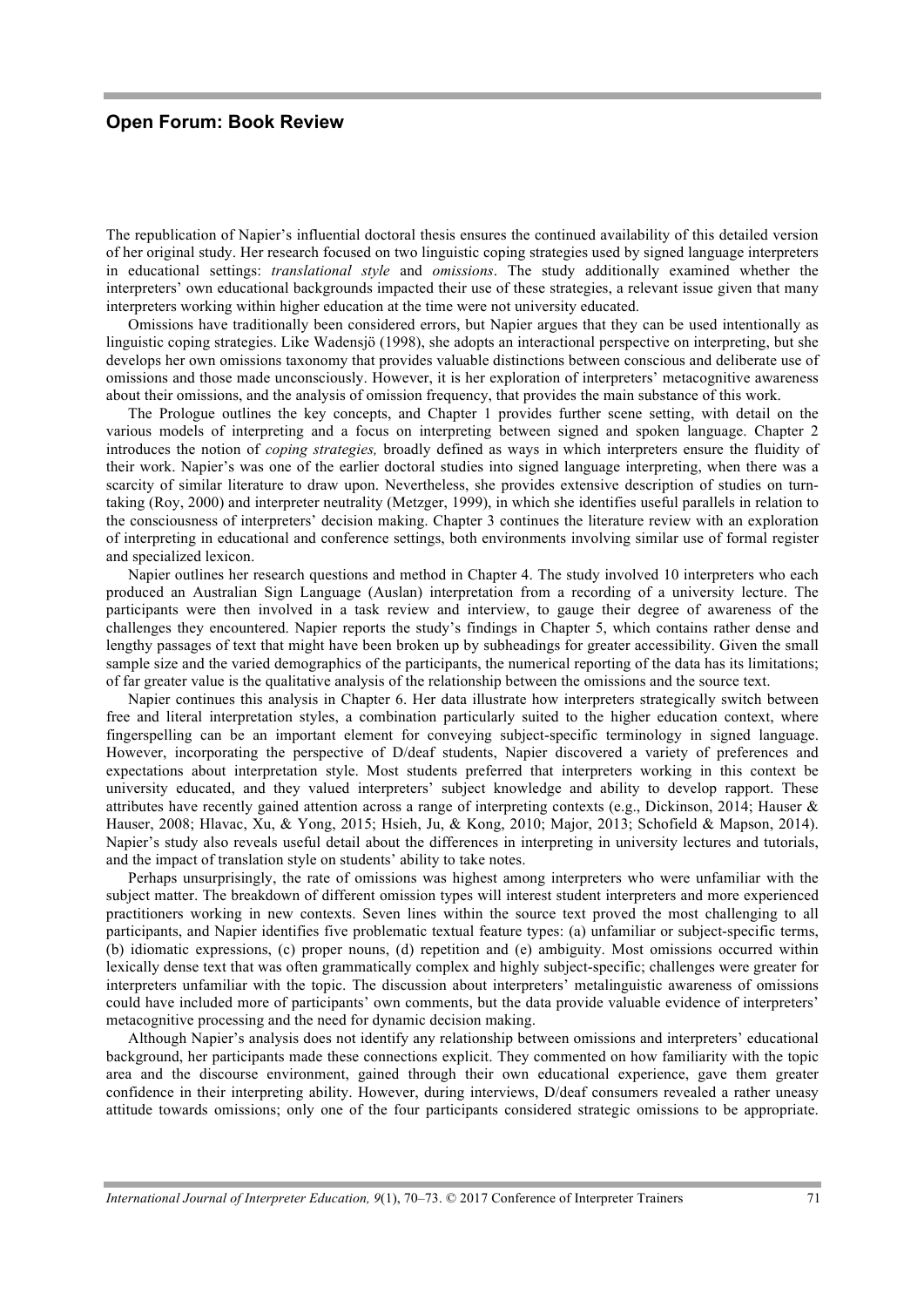#### **Open Forum: Book Review**

Napier astutely relates this to a perception of omissions as errors, and to deeper concerns around consumer– interpreter trust.

From the different categories of conscious omissions, Napier describes only *strategic conscious omissions* as a linguistic coping strategy. This may be because their strategic use was successful, but of course not all coping strategies, or *controls* (Dean & Pollard, 2001), are employed to good effect. It would therefore be valuable in any future extension or replication of this study to also evaluate the effectiveness of the interpretations produced. A similar complication surrounds discussion about the influence of educational background and subject familiarity, as the two interpreters without a university background were also unfamiliar with the subject area. This is perhaps a missed opportunity to demonstrate the value of university education, and an update on the current proportion of university-trained interpreters would have been a useful addition to the introduction of this second edition.

The brief Introduction to the second edition, which follows the Prologue, situates the study 15 years on from the original publication. Interpreting studies, particularly in the field of signed language interpreting, has grown significantly in the intervening period, and it is something of a hard task to reflect this in any detail within six pages. Napier's thesis led to many subsequent studies by Napier herself, often with a common thread of ascertaining the perspectives of D/deaf consumers. It has also informed the work of other researchers, who have adopted her omission taxonomy as well as her concept of strategic omission.

Although the study focuses on sociolinguistic influences, Napier might have made more explicit connections between interpreting and the growing focus on *intersectionality* within sociolinguistics. That is, while educational background and familiarity with the subject matter are both valuable considerations, it would be helpful to situate them within the plethora of sociolinguistic factors that impact on each interpreter and their practice.

*Linguistic Coping Strategies in Sign Language Interpreting* is generally an accessible read, and the second edition provides a valuable resource to student and novice interpreters. It is particularly useful for signed language interpreters as they reflect on their work in higher education. Interpreter trainers can use the book in several ways. First, the book is a useful guide to different omission types and their causes. Second, Napier details issues of interpreting style, which she recommends incorporating into interpreter training to educate students on how to use these styles strategically to best effect. Third, the use of metalinguistic reviews adopted in the study can be employed in training situations to help students develop metacognitive awareness and facilitate evaluations of their own practice. Fourth, Napier's analysis will help students develop an awareness of the different omission types and relate them to the five problematic types of textual feature. Thus students can then develop their own strategic use of omissions, and reduce the number of unconscious omissions made. Finally, for interpreters of every experiential level, the study reinforces the value of familiarity with style of discourse, subject matter and terminology.

Read today, the findings from this early doctoral study into signed language interpreting may be less surprising than they were when the study was originally conducted, but at that time they provided fresh insight into translation style and omissions in the university context. Gallaudet University Press has done interpreters, interpreter trainers, and student interpreters a great service by continuing to make this book available.

#### **References**

Dean, R., & Pollard, R. Q. (2001). The application of demand-control theory to sign language interpreting:

Implications for stress and interpreter training. Journal of Deaf Studies and Deaf Education, 6(1), 1–14.

- Dickinson, J. (2014). Sign language interpreting in the workplace. Coleford, United Kingdom: Douglas McLean Publishing.
- Hauser, P., Finch, K., & Hauser, A. (Eds.) (2008). Deaf professionals and designated interpreters: A new paradigm. Washington DC: Gallaudet University Press.